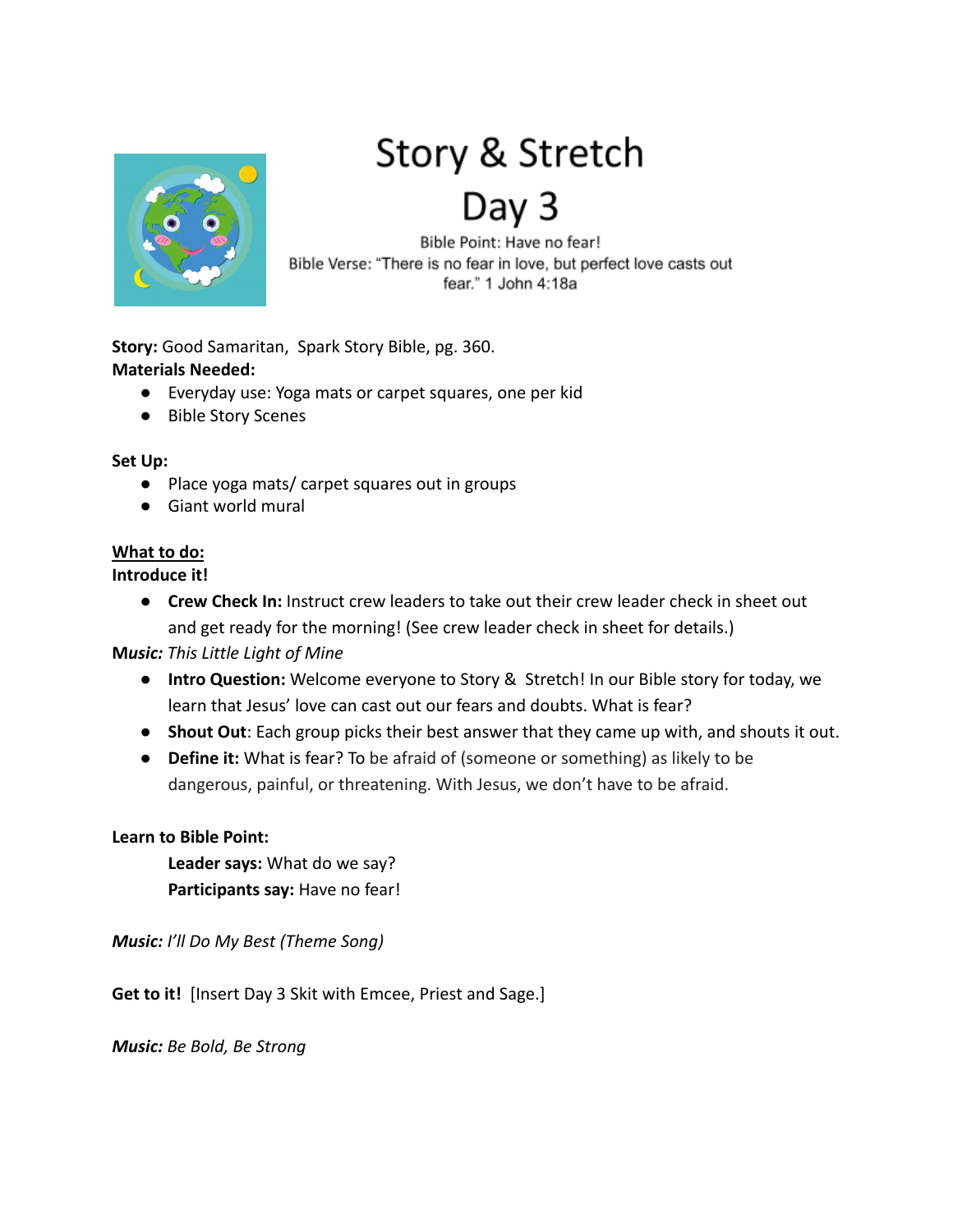## **Learn the Bible Verse**

Learn 3 basic poses for storytelling yoga. Click links for an image. Practice the images before pointing it all together.

[Star Pose](https://www.pinterest.com/pin/357754764120607512/) - Jesus [Warrior 2 Pose](https://hitherandthither.net/yoga-for-kids/) - Love [Downward Facing Dog](https://namastekid.com/teaching-tools/downward-facing-dog/) - Fear

Do some calisthenics: jump jacks, toes touches, burpees (kids love these!)

Practice the Bible verse several times. Try to help kids memorize it.

Say: The Bible verse for today is from the book of First John: Jesus (star pose) said, "There is no fear (downward facing dog) in love (warrior 2 pose), but perfect love (warrior 2 pose) casts out fear (downward facing dog)." 1 John 4:18a

## **Practice the Take Home point**

**Leader says:** What do we say? **Participants say:** Have no fear!

*Music: My God is Big, so Strong, and So Mighty*

## **Debrief it!**

- **● Huddle Questions:** Who are the people who help you when you are afraid? How might Jesus help you when you are afraid? *Music: This Little Light of Mine*
- **● Practice the Bible Point Leader says:** What do we say? **Participants say:** Have no fear!

## **Bible Buddy** (hold up Rusty Rabbit poster)

Say: Meet Rusty Rabbit! You have probably seen rabbits and how fast they run in backyards and parks. They jump here and there, and they can escape danger in a couple of swift moves. Rusty Rabbit is here to welcome you to VBS today! (Hold your hands up to be ears and jump up and down.)

## **Pray it out!**